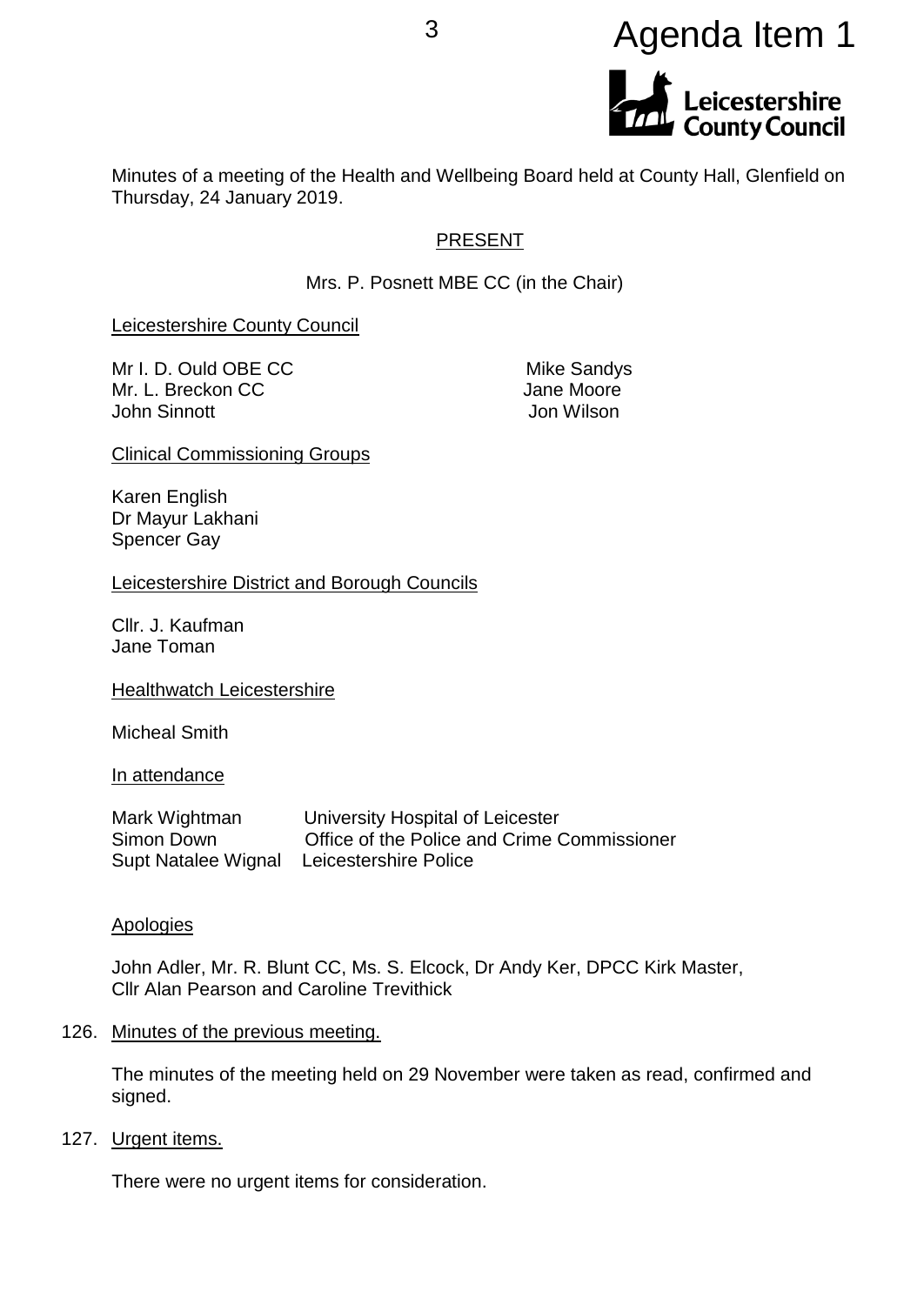#### 128. Declarations of interest.

The Chairman invited members who wished to do so to declare any interest in respect of items on the agenda for the meeting. No declarations were made.

## 129. Position Statement by the Chairman.

The Chairman presented a position statement on the following matters:

- Healthy Lifestyles
- Revamp of the Health and Wellbeing Board Agenda
- Enderby Leisure Centre to host new Urgent Care Service
- Civil and Military Partnership

A copy of the position statement is filed with these minutes.

# 130. Outcomes from the Health and Wellbeing Board Development Session held on 30 November 2018.

The Board considered a report of the Director of Health and Care Integration which provided an overview of the Health and Wellbeing Board workshop held on 30 November 2018, and actions agreed. A copy of the report is filed with these minutes marked 4.

In introducing the report the Director explained that following circulation of the report, the CCG Lead Commissioner for Mental Health had provided clarification on a number of points. A revised version reflecting this feedback would be circulated to members of the Board.

Arising from discussion the following points were noted;

- In consideration of the outcomes of the discussion at the workshop concerning the Mental Health JSNA Chapter, it was necessary to explore whether the Board had the appropriate mental health expertise and consider the possibility of recruiting an additional member to the Health and Wellbeing Board with such knowledge if necessary;
- The importance of identifying individuals who had been subject to Adverse Childhood Experiences (ACEs) at an early stage was crucial in order to be able to make sure they were part of a cohort which benefited from a targeted Mental Health offer. The Children and Families Partnership Board would be asked to consider a report on this matter at its next meeting;
- An engagement process on the Improving Access to Psychological Therapies (IAPT) Programme had commenced ahead of the expiration of the current contract and the procurement process needed to implement services across Leicester, Leicestershire and Rutland from 2020. It was noted that a cross partner communication approach was vital in order for service users to understand how and what help they could access. Additionally, over 1300 patients with long term conditions had recently been written to with information about the ways in which they could access IAPT services;
- To complement the First Contact Plus service, GPs and the public would benefit from the creation of a simple guide detailing the types of mental health services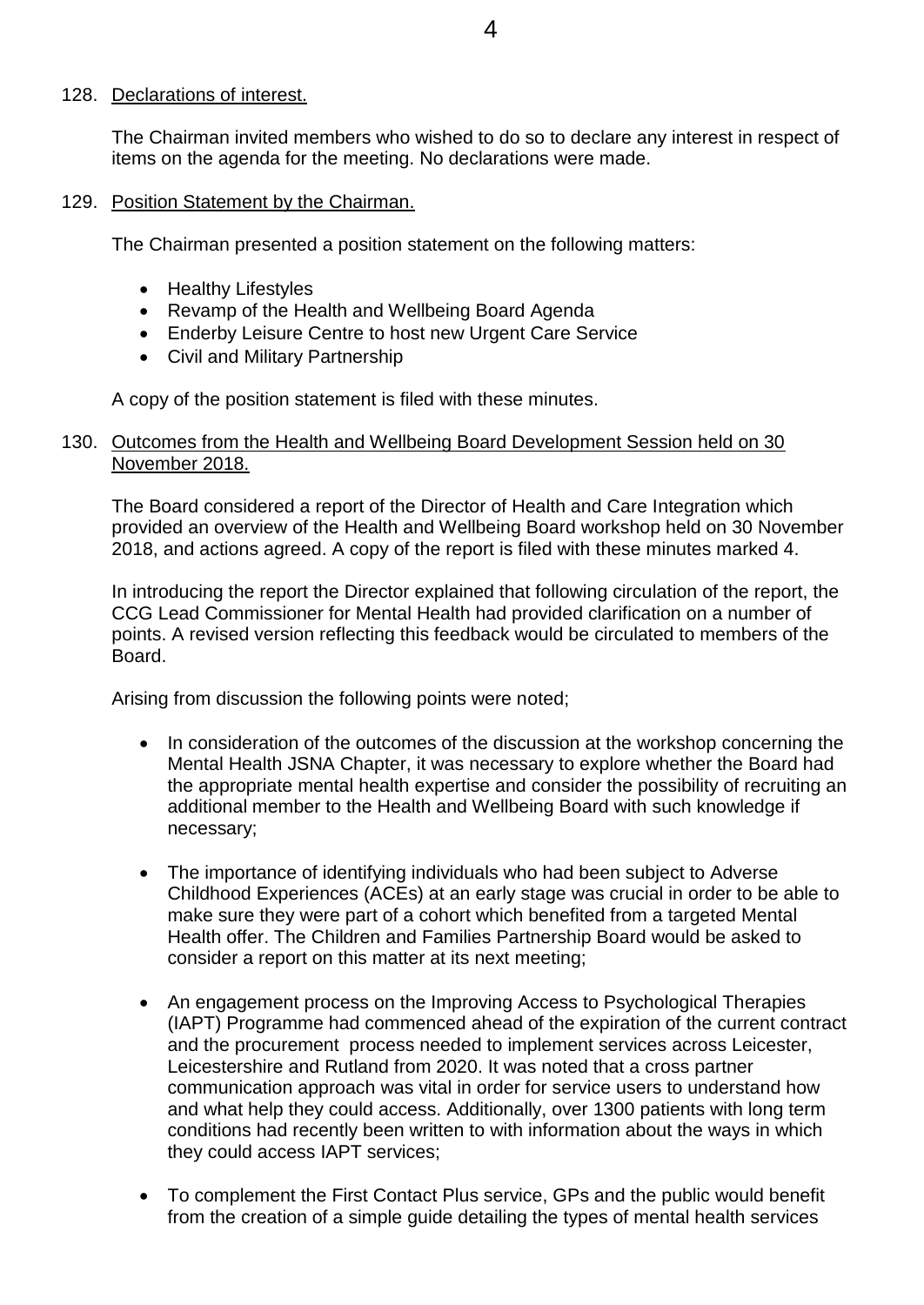and support available for older people in Leicester, Leicestershire and Rutland to help direct patients/public to these services;

- The lack of affordable rental accommodation for vulnerable and low income individuals and families was an issue which the Housing Services Partnership continued to monitor. In regards to the Adult Social Care Outcomes Framework figures for settled accommodation, it was noted that a reporting error had resulted in the County being ranked in the bottom quartile for the second quarter of 2018. Correct reporting would see the County positioned in the top quartile for the latest quarter;
- In recognition of the importance of a joined up approach to managing mental health, the Board would seek assurance that mental health issues were being considered in the model of care of Integrated Locality Teams including the Hinckley ILT pilot which is currently underway;
- Funding allocated by the Office of the Police and Crime Commissioner (OPCC) specifically towards mental health provision had been made available to the Safer Communities Strategy Board. The OPCC also worked closely with the Mental Health Board;
- In reference to difficulties in accessing s106 monies and the implications for health and care services, it was noted that the county CCG's were working together and alongside strategic estate advisors to help improve their approach when applying for s106 funding;
- The recently published Annual Report of the Chief Medical Officer suggested a fundamental change to the way in which health was viewed, promoting a commissioning approach based on health being viewed as the nation's prized asset rather than a financial burden. It was agreed that the relevant sections of this report would be considered by the Board alongside the Strategic Growth Plan Update at its next meeting in March;
- The Council's Healthy Schools Programme ensured that the Local Authority remained in contact with all the county's schools regardless of whether they were maintained schools or academies. It was acknowledged that whilst there was an expectation that schools would have a mental health support provision in place for their students, there was a risk that increasing pressure on school's budgets could lead to reductions in such services;
- The NHS Long Term Plan was expected to inform a range of commissioning intentions for future years. A Health and Wellbeing Board development session on the matter would be held during the summer of 2019;
- The approach to community and social cohesion at place level needed to be better aligned in order for a multi partnership cost effective approach to be delivered. The Director of Public Health would undertake a review of work in progress across partners in order to start the process.

# RESOLVED:

a) That the recommendations as set out in the report be approved;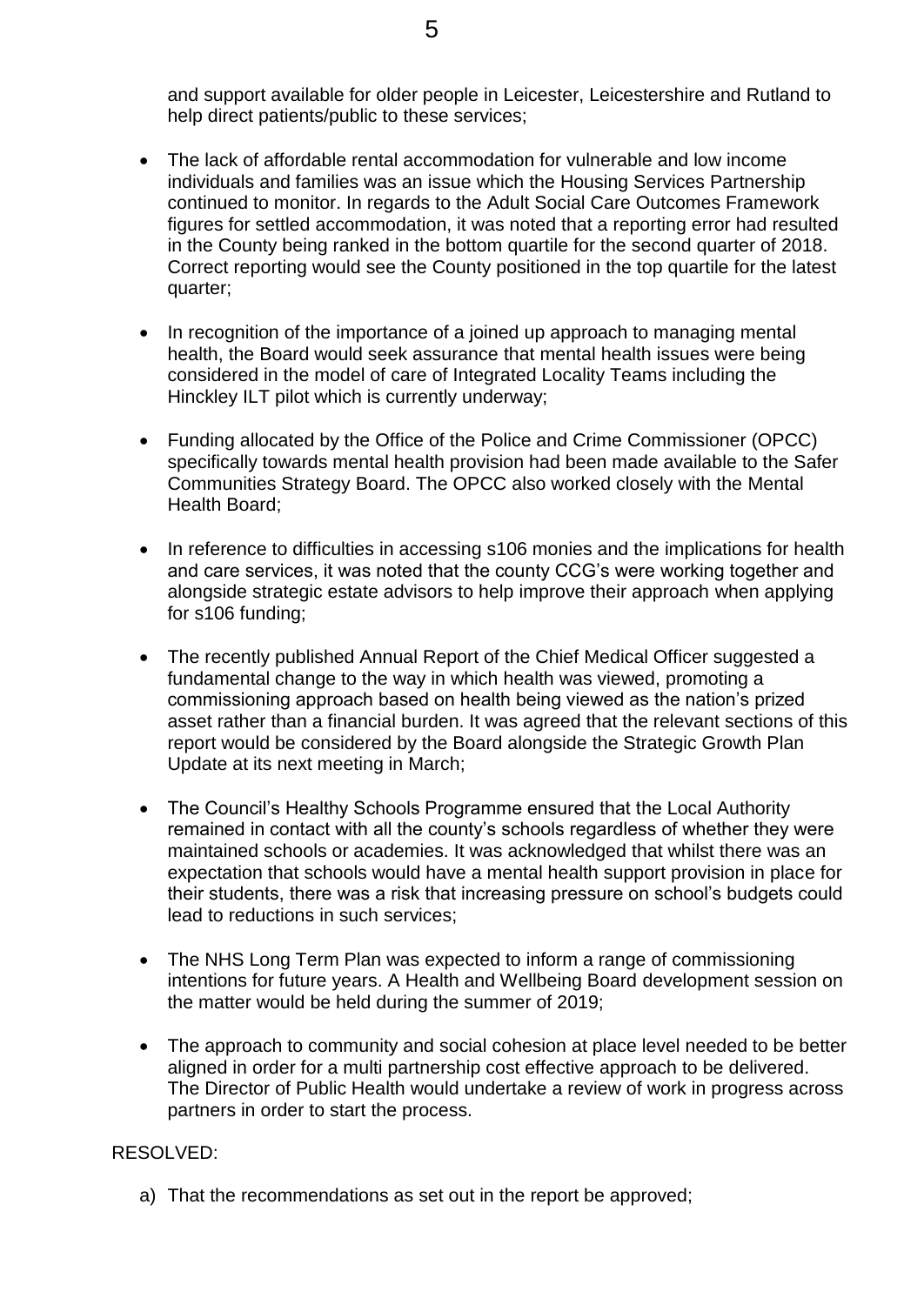- b) That a draft action plan detailing the recommendations be circulated to members and relevant partners before being considered by the Health and Wellbeing Board at its meeting on 14 March 2019;
- c) In absence of a representative at the meeting, the Chairman of the Health and Wellbeing Board be requested to write to Leicestershire Partnership Trust concerning the findings of the workshop as detailed in the report, to seek their feedback;
- d) That the Board consider a presentation on the Strategic Growth Plan including reference to relevant sections of the Annual Report of the Chief Medical Officer at its meeting on 14 March 2019;
- e) That District Councils and Healthwatch be requested to support the ongoing communication approach to help patients access Mental Health services across the County, including the Improving Access to Psychological Therapies (IAPT) Programme;
- f) That the Chairman of the Health and Wellbeing Board write to the Integrated Community Services Board to seek assurance on the IAPT/Mental Health interface for the Integrated Locality Teams approach, and ask the Integration Executive to look at this for the county specific area;
- g) That the Children and Families Partnership Board be asked to consider a report on Adverse Childhood Experiences at its next meeting;
- h) That the multi-agency Mental Health Partnership be asked to consider producing a guide detailing older people's mental health and wellbeing services in Leicester, Leicestershire and Rutland which could be used by GPs to direct patients to the appropriate service.

# 131. Leicester, Leicestershire and Rutland Transforming Care Plan.

The Board considered a report of the Director of Adults and Communities which provided an update on the delivery of the Leicester, Leicestershire and Rutland Transforming Care Plan (TCP). A copy of the report marked 'Agenda item 5' is filed with these minutes.

The Board noted progress as a result of the TCP including the development of a new community based housing provision as part of its accommodation workstream and the expansion of the Learning Disability Outreach Service.

The Director reported that a recent meeting with the NHS Lead Officer for Transforming Care had identified the positives associated with creating a multi partner based approach in the form of a Transforming Care Partnership, but concluded that the approach lacked the necessary overall impact on the lives it was tasked with helping.

In reference to future funding arrangements for the Programme, it was noted that as a result of its current inpatient position being considerably over the NHS England target, no funds were being made available to local system, and consequently funding was not following the patient as they returned to the community.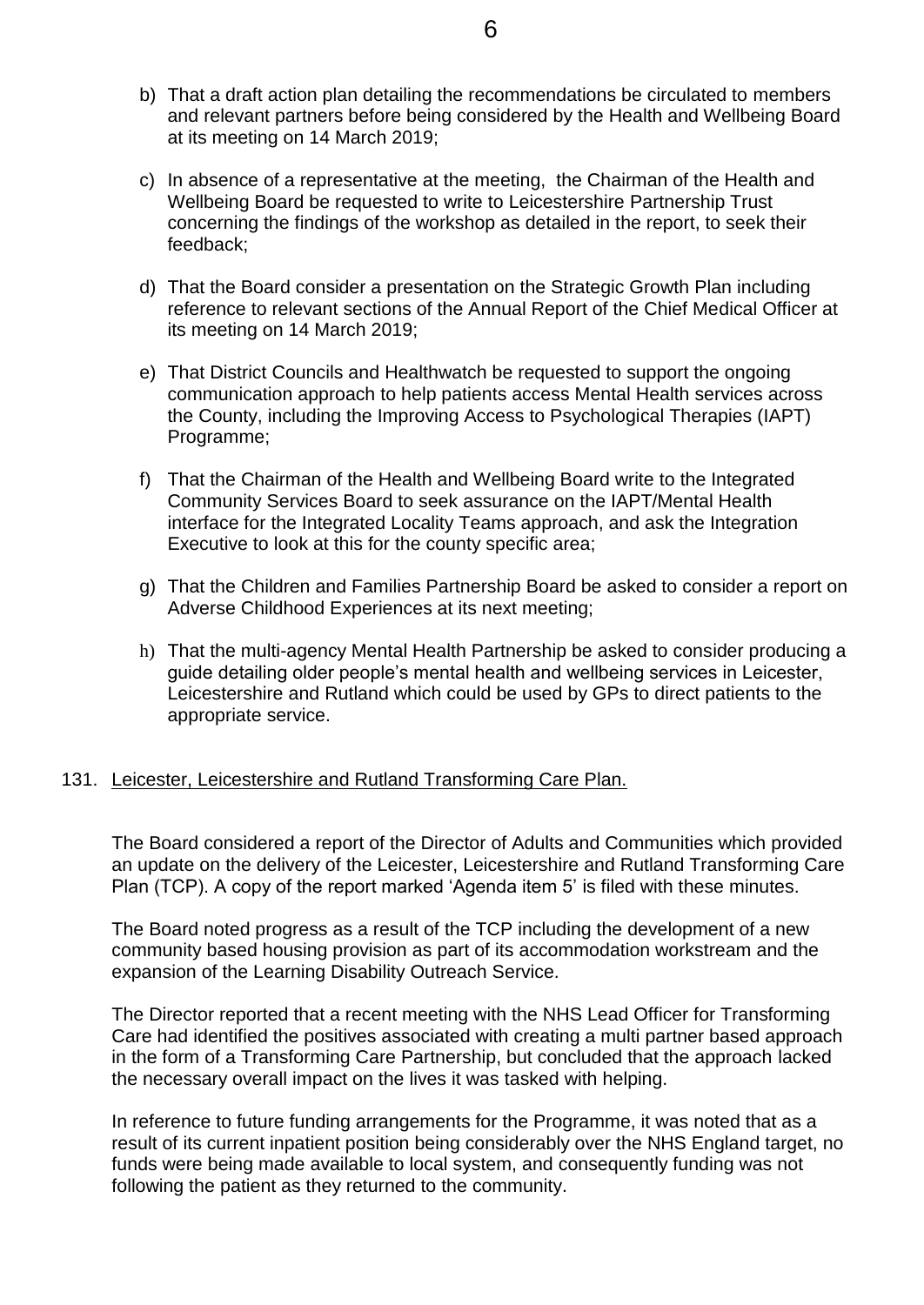# RESOLVED:

That the report be noted.

# 132. Leicestershire Food Plan and Good Food Leicestershire Charter.

The Board considered a report of the Director of Public Health which provided an update on progress concerning the development of the Council's Leicestershire Food Plan and recently adopted Good Food Leicestershire Charter. A copy of the report, marked 'Agenda Item 6' is filed with these minutes.

The Director reported that Leicestershire had been the first County Council to commence work towards membership of Sustainable Food Cities (SFC), it hoped to obtain the Bronze award in the next 18-24 months. It was also supporting several district councils to achieve the Bronze award in a similar time frame.

Members noted the benefits of the County's local authorities becoming members of the SFC and adopting a Food Charter, which not only recognised organisations intentions to promote healthy sustainable food, but also had the potential to enable additional funding through organisations such as the Soil Association.

## RESOLVED:

- a) That the Leicestershire Food Plan and associated Good Food Charter be supported;
- b) That members of the Board encourage their own organisations to adopt the Good Food Charter.

# 133. Better Care Fund Quarterly Update.

The Board considered a report of the Director of Health and Care Integration which provided an update on the Better Care Fund Programme for 2018/19. A copy of the report marked 'Agenda item 7' is filed with these minutes.

In reference to Leicestershire's 2018/19 Delayed Transfers of Care figures, the Director reported that whilst there had been a spike in the average number of delayed days at the beginning of the quarter, performance since then had improved, returning to target by November.

# RESOLVED:

That the good current performance across all four BCF metrics and the positive progress made in transforming health and care pathways in 2018/19 be noted.

# 134. Unified Prevention Board Update.

The Board considered a report of the Unified Prevention Board which provided an update on their work in delivering the prevention offer along with partners across Leicestershire. A copy of the report marked '8' is filed with these minutes.